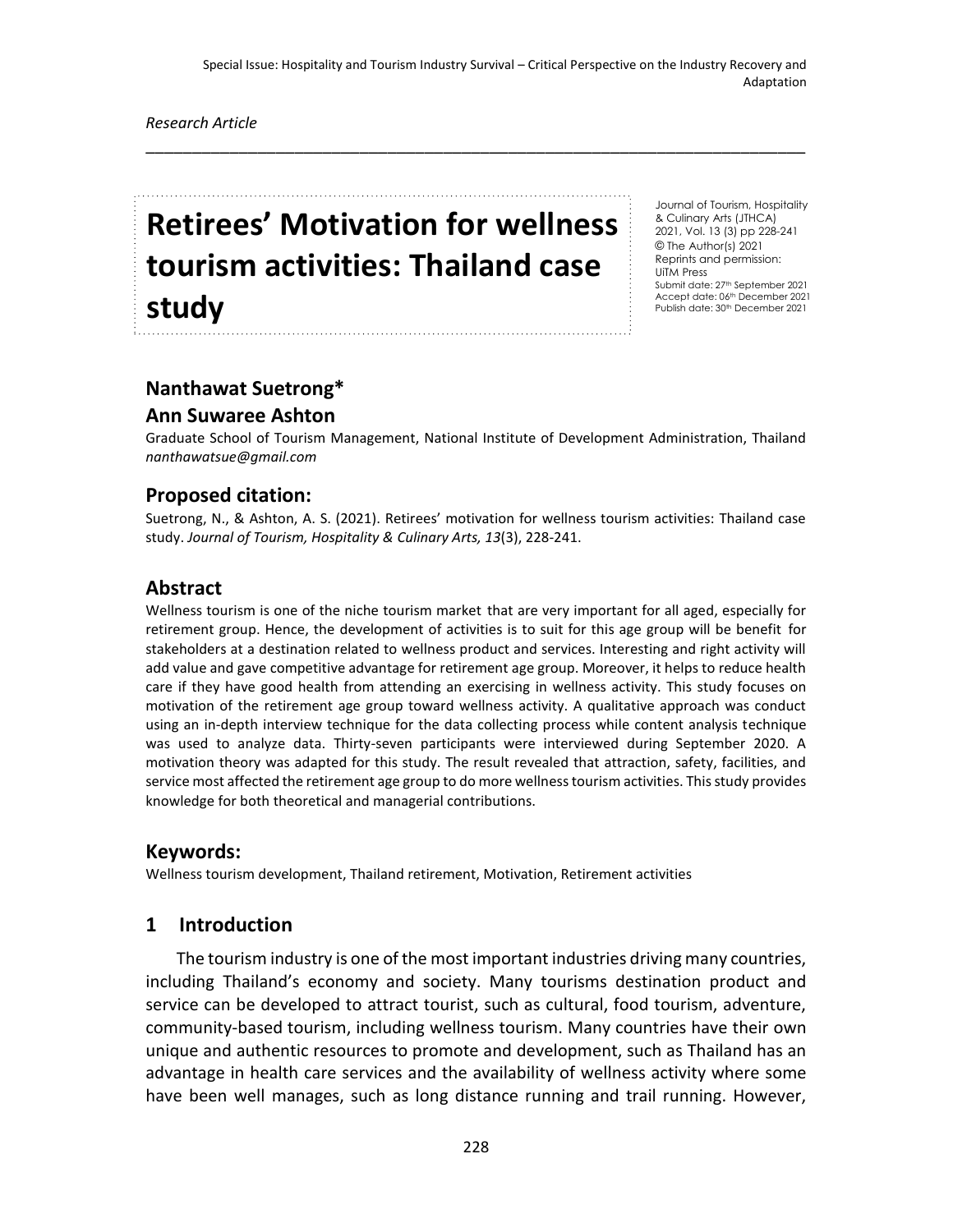some activities still need to be created to suit with each target market, especially retirement wellness group. As a result, Thailand's wellness tourism industry tends to expand continuously and rapidly, such as Thai traditional massage which is a famous and popular activity all over the world (Jariyaratphaisarn, 2015).

Wellness tourism has been developed for the needs of potential people in a niche market, which is travel associated with the pursuit of maintaining or enhancing an individual's well-being, such as with thermal/mineral springs, Thai herbal steaming, spas, meditation, healthy eating, exercise/fitness, mind-body practices, and nature experiences, (Nimrod, 2008; Patterson, 2006; United Nations, 2015). Because wellness travelers tend to be high-spenders and favor experiences that are authentic and unique, they may help the destinations in mitigating the negative impacts of mass tourism or over-tourism (Global Wellness Institute, 2014).

According to the United Nation's report, over 100 years, 1950-2050, the proportion of the retirement sector to the world population will increase from 8.0 percent to 22.0 percent; for Asia, from 7.0 percent to 24.0 percent; while Thailand found that it will increase from 5.0 percent to 32.0 percent. The proportion of retirement in Thailand is increasing faster than Asia and the world (United Nations, 2017). In recent years, the retirement in the society around the world, including Thailand, has been increasing continuously, and this group has a different travel behavior pattern than others, such as emphasis on tourism and high-quality service, focusing on wellness activities that recovery body, mind, emotional, social and spiritual (Voigt et al., 2011).

Studying the motivation constructs of the retirement age group will affect the wellness tourism activities development to be appropriate for retirement, which is crucial and necessary for retaining and improving healthiness through the physical appearance, social interaction, emotional well-being, intellectual and spiritual retreat that motivate the retirement age group to more participate in wellness tourism activities (Patterson, 2006). In addition, it also reduces the expense in health care service if they have good health from attending wellness tourism activities (Ministry of Tourism and Sports, 2011).

Most early studies focused the attitude and values but not on wellness tourism activities for retirees, Hence, this study aims to bridge this gap, and based on this research gap this study attempts to focus on the motivation of the retirement age group for wellness tourism activities, including internal and external motivation constructs for attending wellness tourism activities; that is the starting point for an effort to gain the knowledge of retiree's motivation, specifically in wellness tourism among the retirement age group.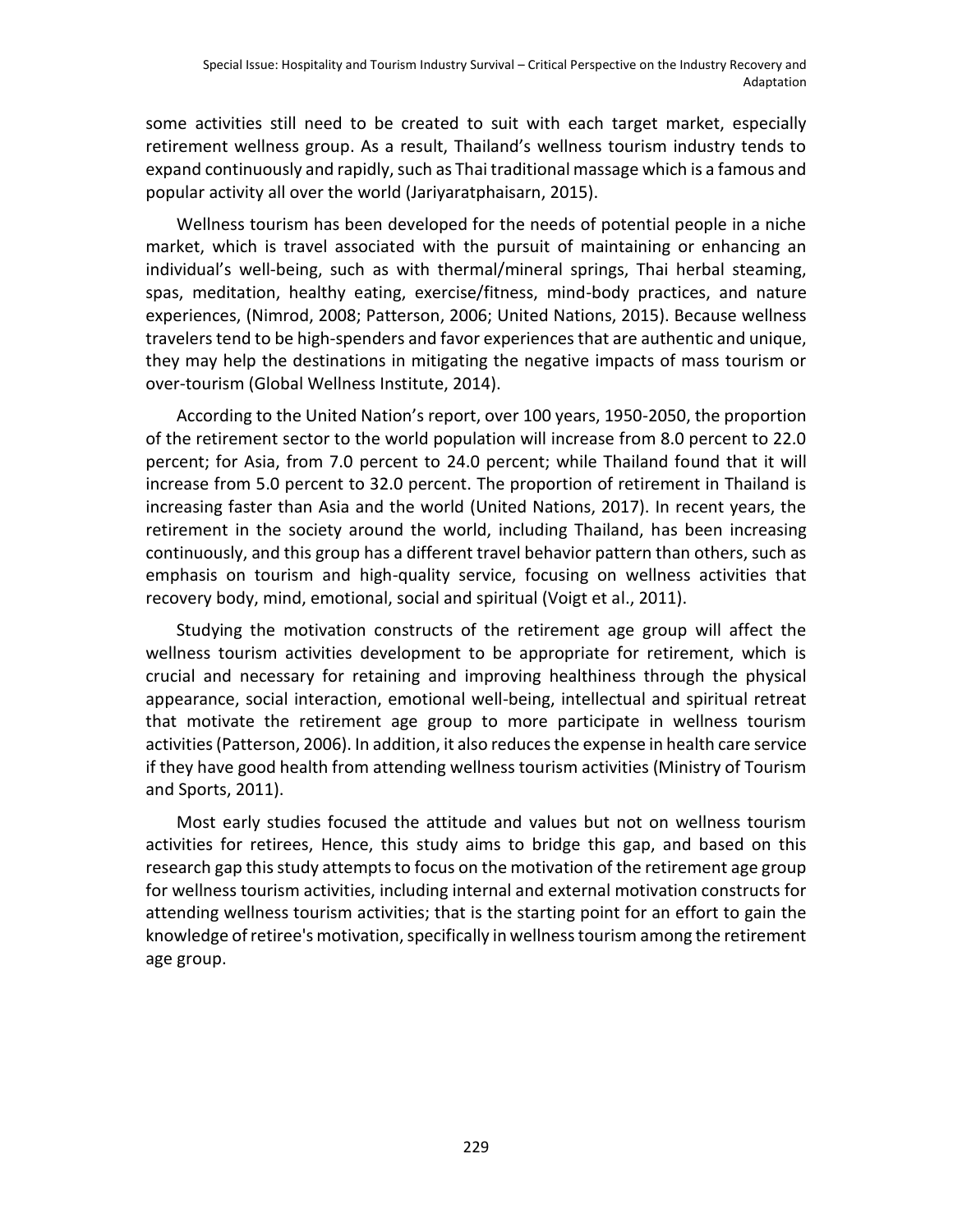# **2 Literature Review**

# **2.1 The concept of the retirement age group**

Retirement refers to the time of life when one chooses to permanently leave work behind. The traditional retirement age is 65 in the United States and most other developed countries. Thailand's early retirement age is 50 and normal retirement age is 60, and many retirees have some kind of national pension or benefits system in place to supplement their [incomes.](https://www.investopedia.com/terms/i/income.asp) Many people choose to retire when they are old or unable to work. People may also choose to retire when they are qualified for private or public pension benefits (Kagan, 2021). In this study, retirement can be defined as those who are both male and female, aged 60 years and over, are healthy and able to travel (Patterson, 2006). In addition, they also spend most of the time looking for their own happiness, whether doing wellness tourism activities that are suitable for themselves such as walking, Thai massage, cooking, Thai herbal steaming, meditation, and spas to maintain their own health, and also reduces the expense in health care service.

# **2.2 Motivation theory foundation for this study**

Motivation is the basis for understanding why tourists behave in a specific way, because it reflects the intrinsic needs of each individual. Motivation is closely related to the benefits sought by tourists when they undertake tourism activities (Mill, 1992:17). In the reality, tourist's motivation can be very wide-ranging and complex. They might seek to satisfy not only one single need but also a number of distinct needs simultaneously (González & Bello, 2002). Hence, it is important to know what the main motivation is that drives tourists to travel. The components of motivation theory comprise of two constructs, including the internal motivation (Hettler, 1980) and the external motivation (Goffi & Cucculelli, 2012) related to wellness tourism activities.

# *2.1.1 Internal Motivation*

The internal motivation construct consists of five factors to motivated retirement age group to participated in wellness tourism activities, referenced Hettler (1980) as follows:

*Physical Appearance*. The physical appearance is to promote the balance of physical activity, nutrition, and mental well-being to keep a healthy body weight without stress. It involves eliminating illness by adopting healthful habits while avoiding or minimizing risky behaviours of physical activity and reduced risk of disease, such as muscle building activities, aerobic, walking, dancing, Thai massage, herbal steaming, meditation, cycling, and low-sodium nutrition activities.

*Social Interaction*. It emphasizes a relationship with others and the environment and is an expression of participation or offering to the community, society, which represents the interdependence of people with and people with nature, and involves effective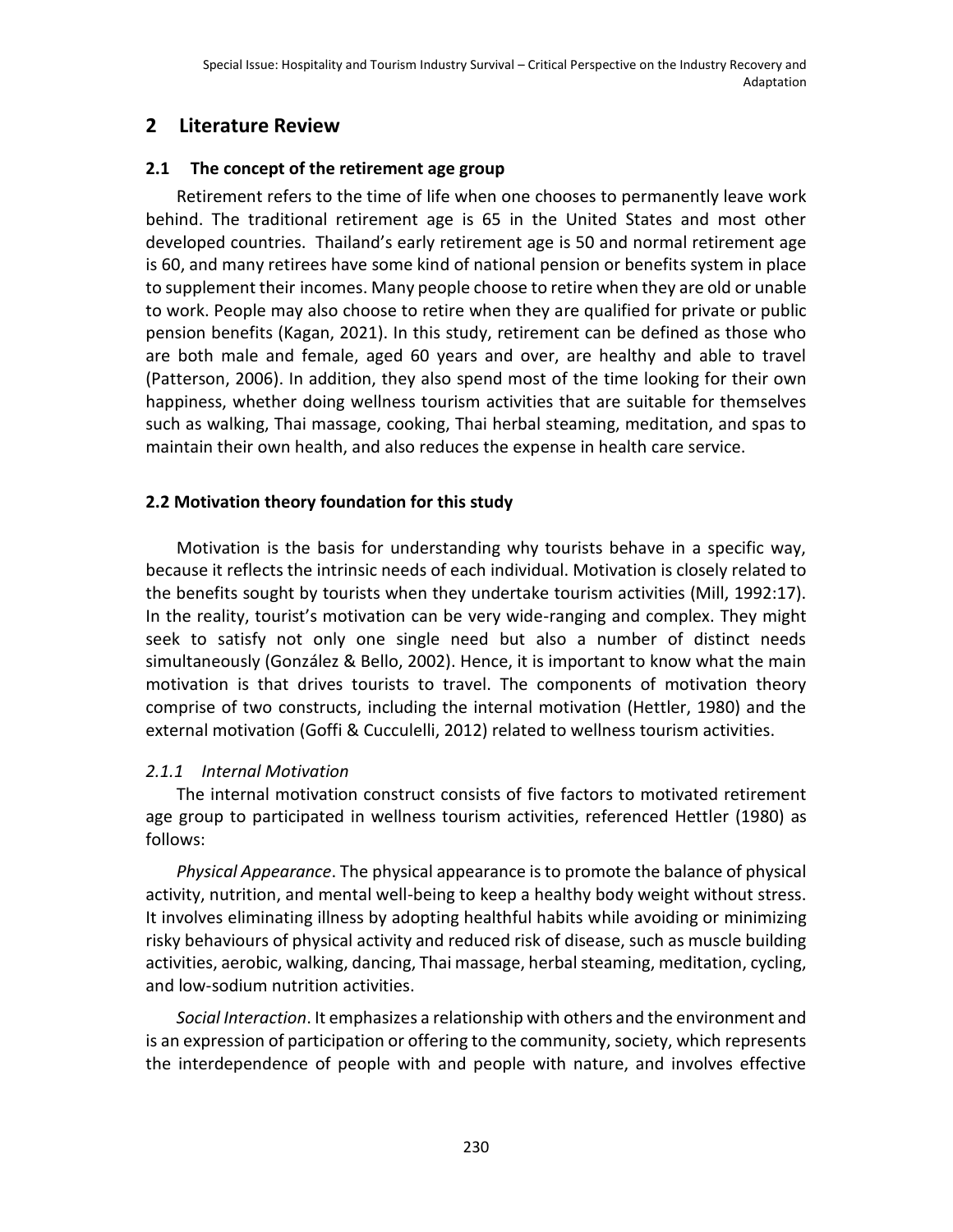communication, including creating a balance of yourself and integrating yourself into the community, social and the natural environment.

*Emotional Well-being.* The ability to understand and accept how you feel independently and interpersonally with others. It involves optimism, self-esteem, and self-acceptance. It is the process of showing awareness, being able to accept the feelings and opinions of the others that are diverse, and the ability to manage one's emotions according to reality.

*Intellectual.* This factor allows one to have an open mind or strong desire for new ideas, challenges, and experiences that can be applied to personal decisions, allowing you to become more mindful and better-rounded. It includes developing one's own skills and potential to be able to exchange the knowledge with others, such as using the Internet, making herbal medicine, and handicrafts etc.

*Spiritual Retreat.* The willingness to seek meaning and purpose in human existence; being open to diverse multi-cultural beliefs, religious faith, values, good morals and ethics that help guide your life. It allows you to appreciate your life experiences for what they are. For example, meditation, making merit, listening to dharma, and walking meditation etc.

# *2.1.2 External Motivation*

The key components of wellness tourism activities in external motivation comprise four factors, as referenced by Goffi and Cucculelli (2012) and detailed below:

*Attractiveness.* It is an essential factor in persuading and motivating more tourists to visit. It is one of the first factors that tourists use as a guideline to travel or not. The attractions are usually different from each destination and depending on the tourist's personal interests. For instance, natural attractions: sea, waterfall, mountain, forest, and national park etc. (Buhalis, 2000). For examples of cultural-valued attractions: temples, historical parks, archaeological parks, and the ways of life that are unique from each community (Middleton, 1994).

*Facilities:* These facilities are very important is to provide the fundamental facilities and basic utilities needed to provide for tourists such as, water supply, electricity, telephones, toilets, hospitals, banks, as well as emergency tourist service centers (Dickman, 1996).

*Safety:* Safety is a key factor that influence tourist travel decisions. This includes the safety of activities and the safety of access etc. If any destination cannot respond to this requirement, tourists do not decide to travel or are not impressed with such destinations (Goffi and Cucculelli, 2012).

*Service Quality:* The readiness and willingness of service providers to be able to deliver the services that fulfil the tourist's needs is essential, and includes providing service with politeness, humility, and good manners, creating an impression and satisfaction for tourists (Edginton, 2004).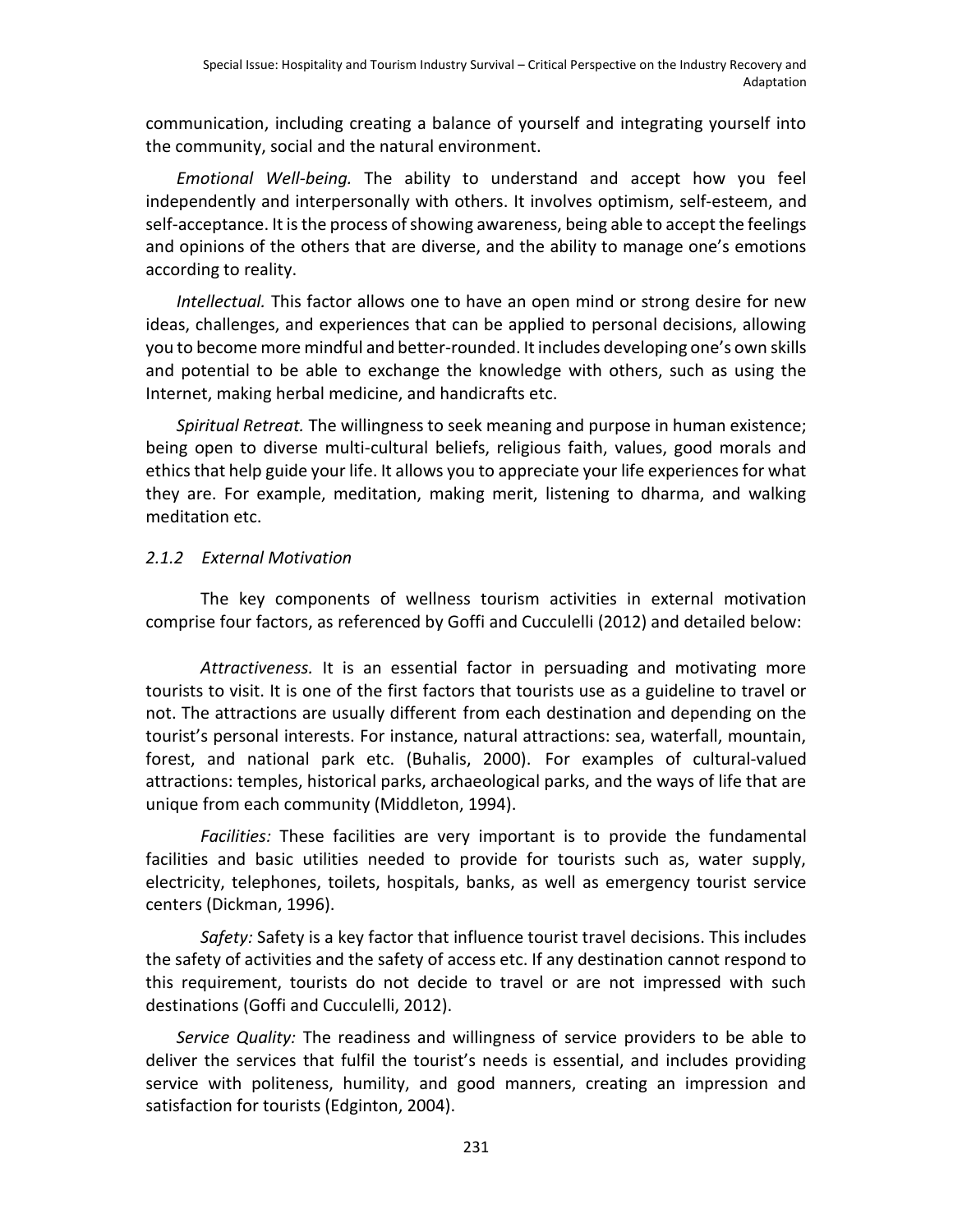# **3 Methodology**

# **3.1 Data Collection and Study area**

This study used a qualitative approach as it enables received words or information to be used in the explanation of direct events, situations or experiences (Ponterotto, 2005), and helps researchers to better understand the complexity of phenomenon or situations. The data collecting process was by adopting an in-depth interview technique through a semi-structured interview that allowed for in-depth data, and which was easier than interviewing with clearly-specified questions. It clarified the details without information restrictions, and the results of the in-depth interviews were transcribed and interpreted by using content analysis technique. There was only open-ended question for guiding the interview and collected data was divided into two sections: section one, asks for the demographic profile of the retirees. The last section, questions comprise of motivation theory, including the internal and external components. The study was conducted during the peak of the COVID-19 pandemic, hence, the researcher asked for permission to conduct telephone interviews, they being conducted during September – November 2020. The phone calls were recorded. The participants in this study were employed from Thai retirement age group around Thailand by using snowball technique, a method in which researchers recruit initial samples to be in a study and then ask those initial samples to recruit additional samples to be in the study until the desired amount.

# **3.2 Participants of this study**

The participants used in this study were retirement people aged 60 years and over who participated in wellness tourism activities in Thailand. The samples were chosen by using non-probability sampling with snowball sampling method. The size of the group to be interviewed for qualitative research should be 5 to 30 people (Nastasi & Schensul, 2005) or the interviews continued until repeated information is evident (Glaser & Strauss, 2009). In this study, the sample group consists of 37 participants. Most of the participants were female (22 samples = 59.46%) and the remaining male (15 samples = 40.54%). It can be said that they are essential for this study as they can provide in-depth information for this study due to the retirement tends growing and increasing into the future.

# **3.3 Data Analysis Procedure**

The data were collected by using in-depth interview through a semi-structured interview. The researcher examined the data and proceed to the content analysis by interpreting the data into categories. Next, they were analyzed, synthesized and interpreted. Then, such data were compiled for presenting in a form of descriptive approach corresponding to questions in each section covering the research objectives and scopes (Chaisuparakul, 2015). The researcher classified each group of data, then, the data components were classified to organized coding and matched with the objectives. Due to the analysis of the results based on the literature review, the findings on this study can be applied to the development of tourism activities in the future.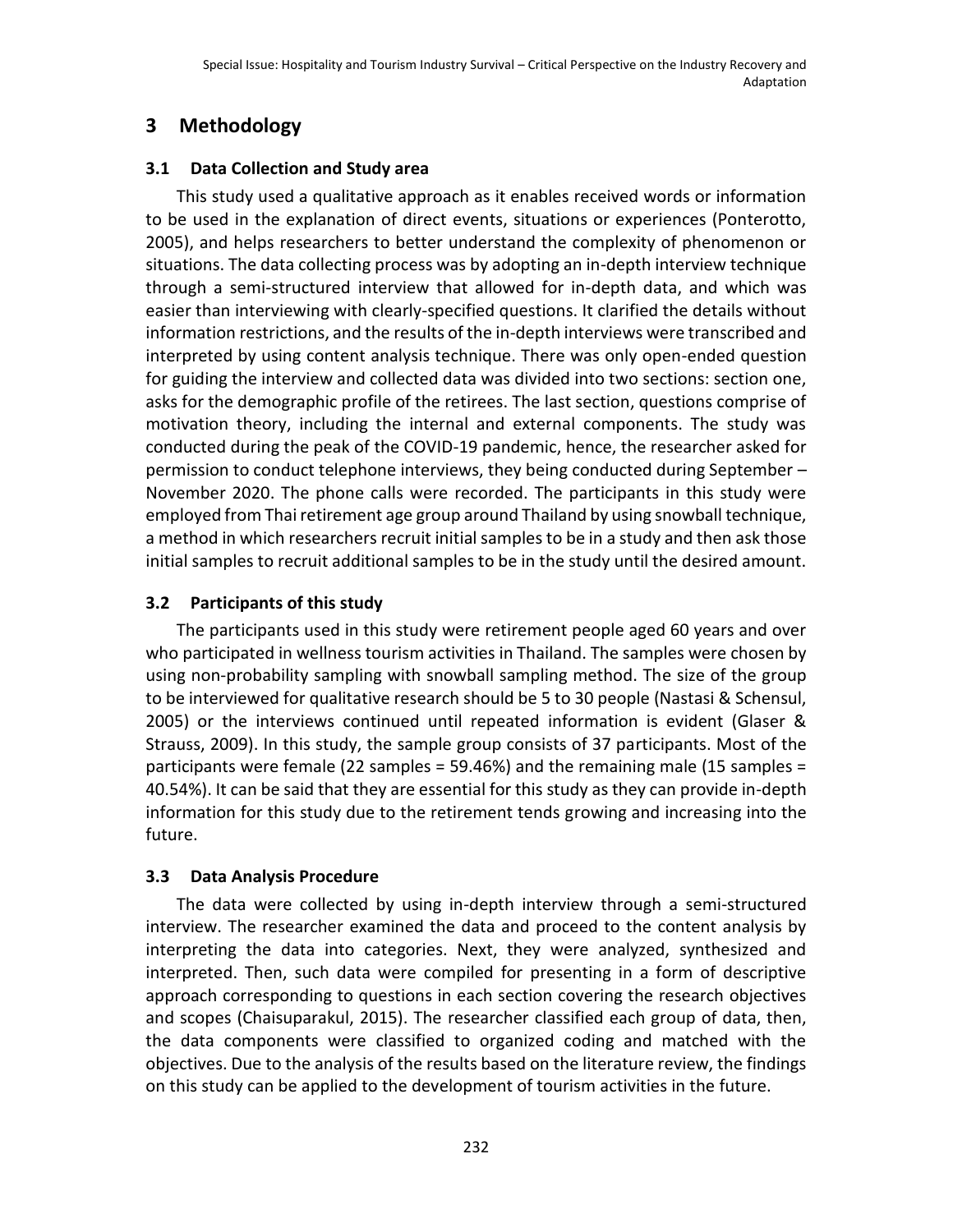# **4 Findings**

# **4.1 Participant Profiles**

The participant for this study were a retirement age group and were all Thai nationality. A total of thirty-seven participants were interviewed. There were more female participants than males, 22 females (59.46%), and the 15 males (40.54%). Age between 60-65 years (51.35%), followed by ages between 66-70 years (37.84%), age 71- 75 years (8.11%), and age 76-80 years (2.70%). The majority were mainly retirees (51.35%), self-employed (32.43%), and housewife (16.22%) respectively. Overall average income levels were from Baht 20,001 – 30,000 Baht (35.14%), followed by the levels of Baht 30,001 – 40,000 (24.32%), Baht 15,001 – 20,000 (16.22%), Baht 40,001 – 50,000 (16.22%), and Baht 50,001 – 60,000 (8.10%). As shown in Table 1 below.

|              |        |    | $200C + 101C$ |            |      |        |    |            |         |
|--------------|--------|----|---------------|------------|------|--------|----|------------|---------|
| No           | Gende  | Ag | Occupation    | Income     | No   | Gende  | Ag | Occupation | Income  |
| (RT)         | r      | e  |               | (Baht)     | (RT) | r      | e  |            | (Baht)  |
| 1            | Female | 63 | Retiree       | 30,001-    | 20   | Female | 66 | Self-      | 30,001- |
|              |        |    |               | 40,000     |      |        |    | employed   | 40,000  |
| $\mathbf{2}$ | Female | 78 | Retiree       | 30,001-    | 21   | Male   | 71 | Self-      | 20,001- |
|              |        |    |               | 40,000     |      |        |    | employed   | 30,000  |
| 3            | Female | 61 | Retiree       | 30,001-    | 22   | Male   | 64 | Self-      | 30,001- |
|              |        |    |               | 40,000     |      |        |    | employed   | 40,000  |
| 4            | Male   | 65 | Retiree       | 20,001-    | 23   | Female | 65 | Self-      | 50,001- |
|              |        |    |               | 30,000     |      |        |    | employed   | 60,000  |
| 5            | Female | 60 | Self-         | 15,001-    | 24   | Female | 62 | Housewife  | 20,001- |
|              |        |    | employed      | 20,000     |      |        |    |            | 30,000  |
| 6            | Male   | 68 | Retiree       | 30,001-    | 25   | Female | 74 | Self-      | 20,001- |
|              |        |    |               | 40,000     |      |        |    | employed   | 30,000  |
| 7            | Male   | 68 | Retiree       | 20,001-    | 26   | Female | 64 | Housewife  | 15,001- |
|              |        |    |               | 30,000     |      |        |    |            | 20,000  |
| 8            | Female | 62 | Self-         | 15,001-    | 27   | Female | 61 | Retiree    | 40,001- |
|              |        |    | employed      | 20,000     |      |        |    |            | 50,000  |
| 9            | Female | 73 | Housewife     | 15,001-    | 28   | Female | 65 | Retiree    | 20,001- |
|              |        |    |               | 20,000     |      |        |    |            | 30,000  |
| 10           | Male   | 70 | Retiree       | 40,001-    | 29   | Female | 66 | Retiree    | 20,001- |
|              |        |    |               | 50,000     |      |        |    |            | 30,000  |
| 11           | Male   | 64 | Retiree       | 40,001-    | 30   | Male   | 68 | Self-      | 20,001- |
|              |        |    |               | 50,000     |      |        |    | employed   | 30,000  |
| 12           | Female | 67 | Housewife     | 20,001-    | 31   | Male   | 66 | Retiree    | 40,001- |
|              |        |    |               | 30,000     |      |        |    |            | 50,000  |
| 13           | Male   | 67 | Retiree       | 20,001-    | 32   | Male   | 62 | Self-      | 20,001- |
|              |        |    |               | 30,000     |      |        |    | employed   | 30,000  |
| 14           | Male   | 68 | Retiree       | 30,001-    | 33   | Female | 61 | Self-      | 40,001- |
|              |        |    |               | 40,000     |      |        |    | employed   | 50,000  |
| 15           | Female | 68 | Retiree       | $50,001 -$ | 34   | Female | 64 | Housewife  | 15,001- |
|              |        |    |               | 60,000     |      |        |    |            | 20,000  |
| 16           | Male   | 66 | Retiree       | 20,001-    | 35   | Female | 65 | Housewife  | 20,001- |
|              |        |    |               | 30,000     |      |        |    |            | 30,000  |

Table 1: Participant Profiles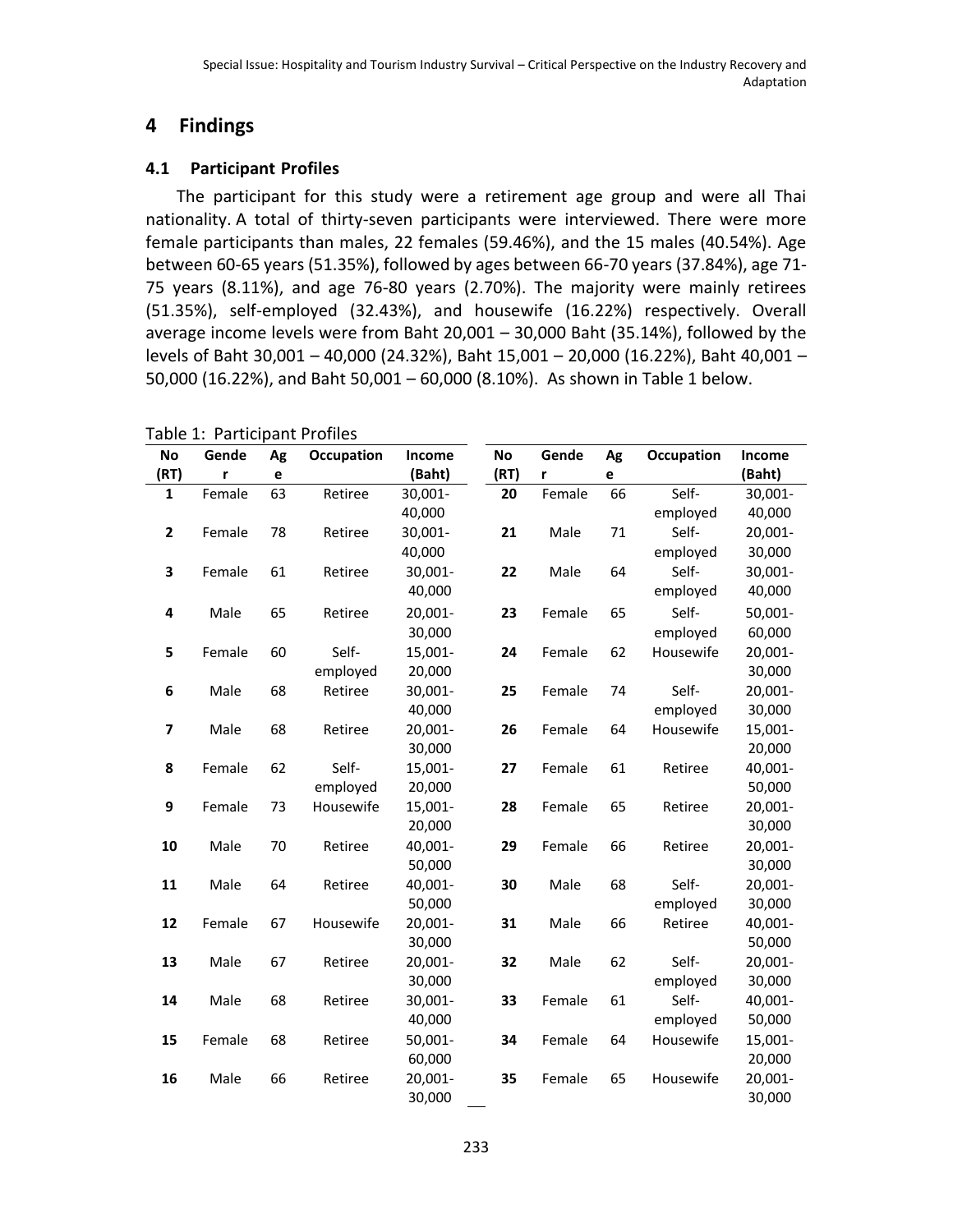| 17 | Male   | 62 | Retiree | $50,001 -$ | 36 | Female | 67 | Self-    | 15.001- |
|----|--------|----|---------|------------|----|--------|----|----------|---------|
|    |        |    |         | 60,000     |    |        |    | employed | 20,000  |
| 18 | Female | 63 | Retiree | $30,001 -$ | 37 | Female | 60 | Self-    | 30,001- |
|    |        |    |         | 40,000     |    |        |    | employed | 40,000  |
| 19 | Male   | 67 | Retiree | 40,001-    |    |        |    |          |         |
|    |        |    |         | 50,000     |    |        |    |          |         |

#### **4.2 Internal Motivation**

#### *4.2.1 Physical Appearance*

As for the question "What physical benefits do you receive from participating in wellness tourism activities?" the answer most given was "it improves health and strengthens the body and mind," as mentioned by *(RT5)*, saying, "Wellness activities makes a strong body with better immunity." Likewise, some participant expressed: *"All systems of the body are working properly, making the body healthier and more active in the various activities (RT27)"*. In addition, the participant also commented: *"Usually I have a knee pain due to obesity. When turning to wellness activities at first you will feel tight, tired, but after doing it for a long time, you will get used to it. The pain has disappeared. our weight is down, and we felt thinner (RT35)."* Moreover, some participant said, *"When I exercise or do activities it makes me sleep comfortably and deep sleep through the night (RT32)".*

#### *4.2.2 Social Interaction*

They were asked a straightforward question, "What social benefits have you gained from participating in wellness tourism activities?" the most participants said. *"I met the new friends of the same age and I exchanged ideas and experiences (RT5; RT6)."*  Furthermore, one participant mentioned: *"I met the people of different ages, various professions, and we exchanged knowledge with each other (RT29; RT33)."* Additionally, some participants said, *"It's made me more punctual, there is always preparation for activities in advance (RT10.)" "Strictly respect rules and regulations when participating in activities for safety during one's own activities (RT20)."*

#### *4.2.3 Emotional Well-being*

As for the question "What emotional benefits have you gained from participating in wellness tourism activities?" all participants stated that it gave knowledge on how to control the emotions and be able to deal with the emotions more effectively, as one participant commented: *"When you're stressed, when you come to do activities or exercise, you can set your breath, and manage with your emotions effectively (RT5)."* Moreover, participants said, *"When I was participating in wellness activities, it made me have positive thinking and think more systematically (RT26; RT29)."* Likewise, the opinion of *(RT35),* saying: *"In the past, I was a rather introverted person. When I came to check my health, I knew that I had diabetes and high blood pressure, causing*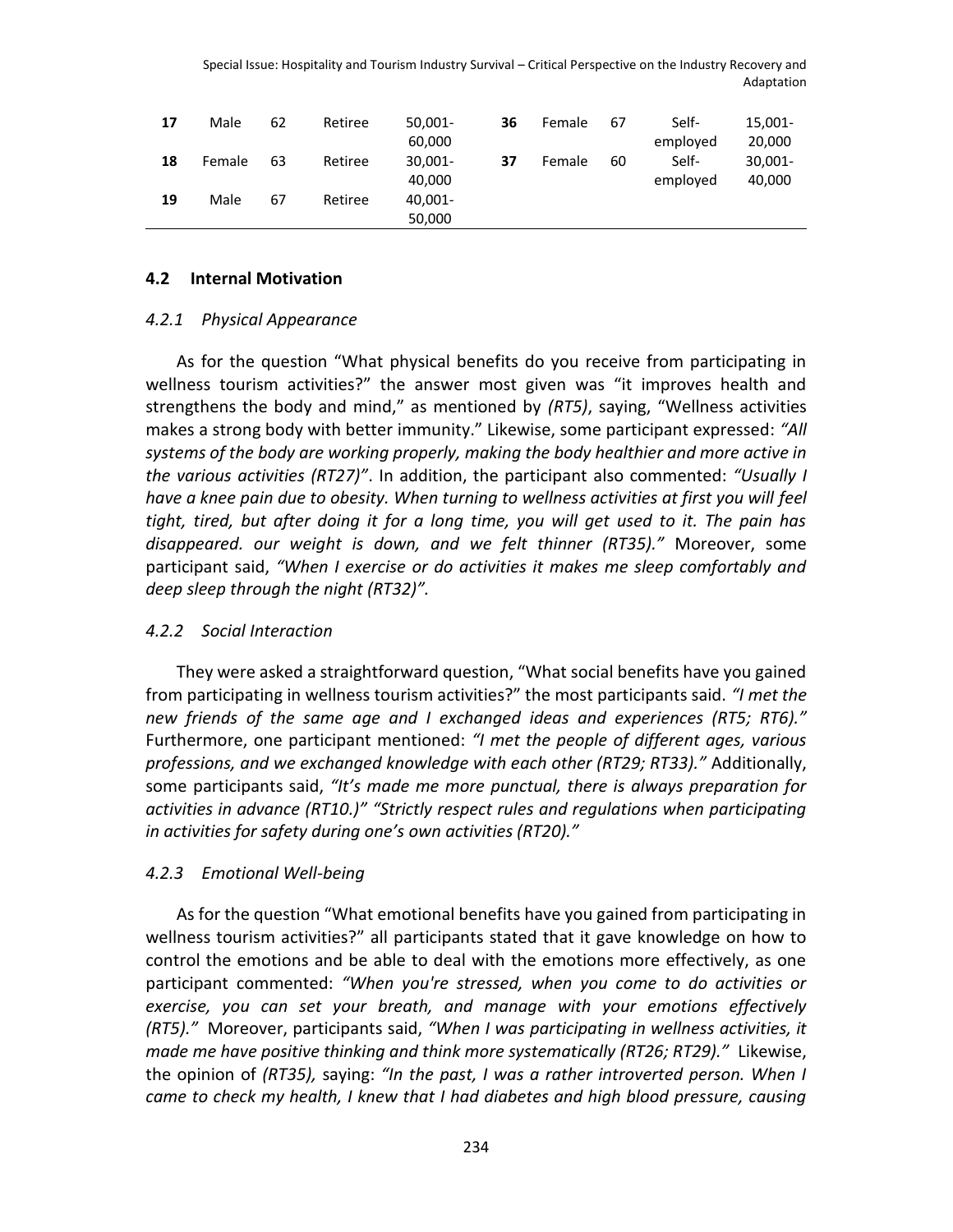*me to be stressed, so I had to turn to do wellness activities for my health. When I came to do exercise, my health has improved, relieved stress, and let me know how to deal with my emotions and stress, and make me more optimistic."*

### *4.2.4 Intellectual*

When asked on "What intellectual benefits have you gained from participating in wellness tourism activities?" the participants gave a variety of answers. Most of the answers received were: *"In doing wellness tourism activities it increases concentration and consciousness because I have to set my mind to pay attention to the activity I am doing (RT5; RT31)."* This was supported by *(RT36)*, who said, *"I make myself conscious all the time, because I have to be determined to breathe and concentrate on what I am doing without being distracted."* In addition, some participants gave their opinion, as shown in an interview: *"When I participate in wellness tourism activities, it makes me a more reasonable person and more accepting of other peoples' opinions (RT26)."*  Similarly, another said, *"It makes me more rational, for example, acknowledging my own potential and competence in performing each type of wellness tourism activities as being different, without expecting anything beyond my own strength and ability (RT29)."*

### *4.2.5 Spiritual Retreat*

As for the question "What spiritual benefits have you gained from participating in wellness tourism activities?" most of the information obtained from the interviews were calming the mind and release from conflict, as the opinion expressed by one participant: *"In wellness tourism activities the balance of physical and mental health made me calmer and let go of something that made me feel most uncomfortable (RT13)."* Also, the comment of *(RT19): "May my mind be calm, and always remember that nothing is eternal, everything is changing, let it all go."* Moreover, one participant said, *"I can see more the truth of my life, the certain things can be uncertain at any time, so I have to do the activity to not live on carelessness but do it consciously (RT7)." P*articipants stated: "*Everything we have done is beyond our control, don't worry about the changes that will happen, look at it as normal, for example, we do the wrong exercise. We just let it go and do it again. Understand it's nature, what you think is right may not always be correct. What you think is good can be the worst. If we can think like this, our life will be happy (RT16; RT17)."*

# **4.3 External Motivation**

# *4.3.1 The attractiveness of wellness tourism activities*

According to the data collection through an in-depth interview process of the retirement age group in a wellness destination, the participants when questioned, were asked: "What do you think is the attractiveness of the wellness tourism activities that you participate in and why?" For the attractiveness of wellness tourism activities the most answers given were that wellness tourism activities are characterized by being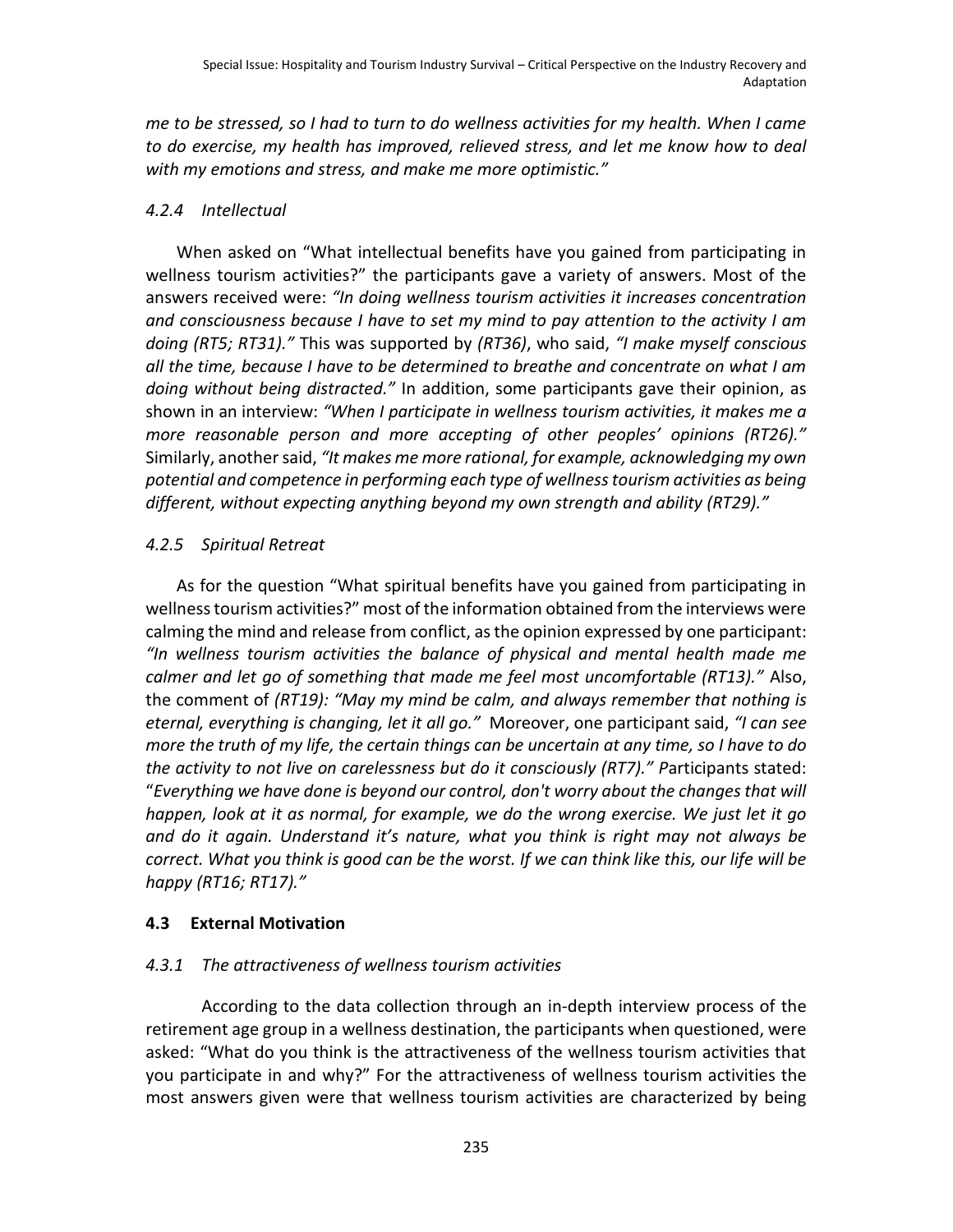physically and mentally healthy, and not easy to get sick, which was the same as the opinion of the participant who said, *"The highlight of wellness tourism activities is the promotion of both the physical and mental so to be strong, not easy to get sick, release stress, and escape from everyday life (RT27)."* this information is consistent with a participant *(RT34),* who explained: *"Wellness tourism activities is to make the body flexible and muscular in the part where we have health problems, relax muscles, practice breathing, and improve mental and physical health."* In addition, the participant also commented on the highlights of wellness tourism activities, such as it allows people to meet and share experiences with others who are interested in health, including that it's not a very heavy activities, involves practiced breathing, and one can have fun, referring to some participants' responses, saying, *"It is an activity that makes me happy. I met friends who participated in wellness activities and gave me advice, and we exchanged experiences of wellness activities with each other (RT31)."* One participant said, *"It is an activity that can be done continuously and regularly, because it is not a very heavy activities and it makes me feel relaxed (RT13)"*.

# *4.3.2 The important facilities while doing wellness tourism activities*

As for the question "Do you think what facilities that will influence your decision to participate in wellness tourism activities?" the participants considered the area of doing wellness tourism activities to be clean, spacious, not crowded, located in a suitable area and easily accessible. There was standard equipment for doing wellness activities that are not damaged and safe, as well as having food and beverage outlets and toilets. That was another important facility, because sometimes the participants need to use the restaurant or have toilet access but cannot do that due to, they don't have these to serve, or are insufficient, or even have difficulty into accessing those facilities, as well as parking spaces, which is important for the participants who bring their own cars. The parking places must be convenient and close to the activity area in order to facilitate the participants who come to do wellness tourism activities. In addition, the facilities that are important but lacking for the needs of the participants while doing wellness tourism activities were tables and chairs for relaxing during activities.

One participant highlighted: *"There should be sufficient clean tables and chairs for the participants in the wellness tourism activities area, including adequate lighting around the area (RT23)."*

### *4.3.3 Activities safety*

When questioned "Do you think the wellness tourism activities that you do is safe for you and others or not and why?" most of the participants claimed that wellness tourism activities were very safe due to the guidance of instructors who know about those activities and can prevent accidents during the participation in wellness activity and have a hospital and health care centre nearby the wellness tourism activities area, which made them feel safe. On the other hand, some participants (RT5; RT6; RT10; RT11; RT27) said that wellness tourism activities were unsafe because during wellness tourism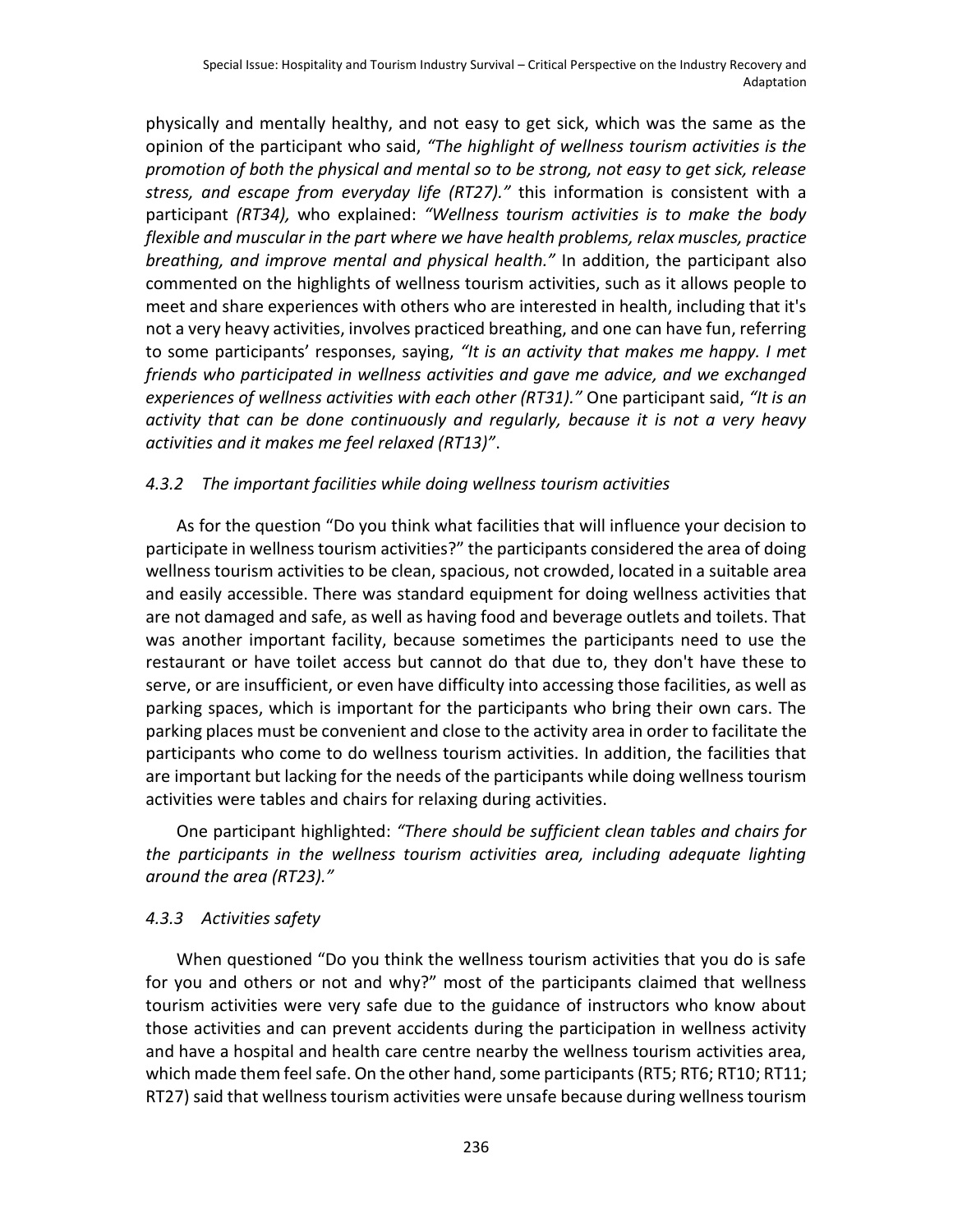activities the participants may need to use various equipment for doing wellness activity without any advice, which may risk accidents. Therefore, the security equipment, such as CCTV cameras should be installed around the area, including having security officers around the activity area for preventing danger or accident while doing wellness tourism activities and that participant should take care of themselves and their belongings.

# *4.3.4 Service quality at the wellness tourism activities area*

Most participants gave their opinions about the service at the wellness tourism activities area, such as the wellness tourism activity area has experienced experts to guide how to do the activities. One participant's view: *"They have experts in wellness activity and the staff are very good at coordinating with each other, giving advice and exchanging knowledge and experience of the types of wellness activities we participate in, thus helping to reduce the chance of accidents (RT27)."* In addition, one participant also provided information that there were staff who can solve problems immediately while doing wellness activities. As the participant claimed: *"While doing wellness activities if there are any problems or a mistake is made there will be staff to give some advice, including helping to resolve problems immediately (RT11)."* Moreover, some participants gave information that the staff are polite and humble. As shown in an interview: *"The staff are warmly welcoming, friendly, polite, good-natured, and take care of everyone with close attention throughout the wellness activities (RT30; RT32)."*

# **5 Discussion and Conclusion**

Currently, proportion of the retirement age group is being very high compared to the total of world population, hence it is clear that this group is very important to be considered to develop a health wellness tourism product and service, in turn they will stimulating the economy growth (Weinswig, 2016). There is also a tendency to increase steadily, from the results of the analysis of motivation constructs for doing wellness tourism activities of the retirement age group, as mentioned above. It can link to guidelines for wellness tourism activities for the retirement age group, starting from the internal constructs, it comprises five factors to motivated retirement age group to participate in wellness tourism activities.

Firstly, the physical appearance, it was found that most of the retirement age group came to do wellness tourism activities in order to have a healthy body and mind. It was in line with previous studies presented by Russ (2012), the most purpose for this issue was to improve the health, and strengthen the body and mind. Secondly, the social interaction, it was found that the majority was to make new friends and exchange knowledge and experience with each other, Consistent with the previous study's result of Kang and Russ (2009), it was found that the main purpose for this aspect aimed to create and maintain a healthy relationship with each other. Thirdly, the emotional wellbeing found; the retirement age group came to do wellness tourism activities because they want to be able to control and management their emotions effectively and consistency. Likewise, the previous studies by Torres (2018) contented that when doing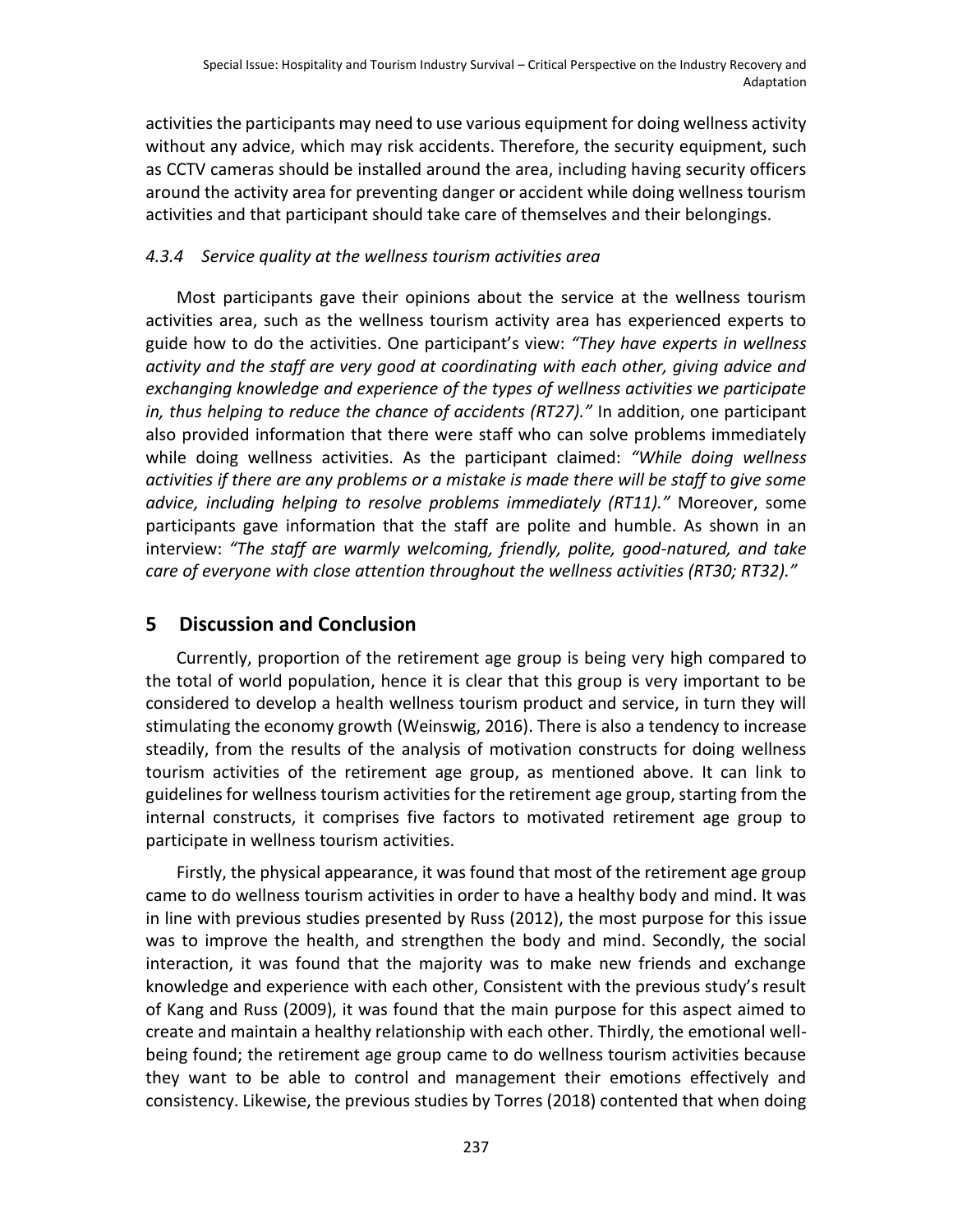wellness activities, it gives an awareness and acceptance of others' feelings, and can control the mind and emotions. Fourthly, the intellectual it was found that most of the retirement age group participated in wellness tourism activities because they can do concentrate better in their daily life, being reasonable and understanding others better. This finding embedded with Zainab and Naz (2017) studied, the intellectual factor was essential for the well-being of older adults include exercise or doing activities such as reading books in an effort to share knowledge with others, and help with systematic thinking and planning. Fifthly, the spiritual retreat; it discovered that the retirement age group who participated in wellness tourism activities said that mostly they want to have spiritual retreat to join wellness tourism activities. For instance, for calming the mind and release from daily life conflict, to have mind control from meditation practice (breathing control), to see more about the truth of their life, accepting disappointment and loss, and to connect with nature. McMahon and Fleury (2012) supported, that the spiritual needs for seniors were also important in maintaining well-being as they age.

The spiritual factor involved in wellness activity can foster more positive thinking, and awareness of one's own condition, including discovery of the true self. Moreover, external constructs in this study affecting retiree's decision-making to participate a wellness tourism activities comprise four factors as follows: the attractiveness of wellness activity, facilities, activity safety and service quality. This finding is similar to the results of Zsarnoczky (2017), in tourism, whether particular service is related to tourism or other forms of service, safety regulations, the human attitude of those who provide service at the area, and the social environment are all significant in our decisionmaking process to do the activity. Similarly, Goffi & Cucculelli (2012) confirmed that the main things that attract tourists should be considered are: the road system and transportation, safety and security, tourist attractions, the communication system, restaurants and beverage, and the medical care facilities including the service at the destination. It can be summarized that the findings of this study revealed that the retirement age group focus on wellness tourism activities is effective of the physical factor, the emotional factor, the social interaction factor, the intellectual factor and the spiritual retreat factor simultaneously. In addition, the attractiveness of wellness activity, facilities, activity safety, including the service quality are also taken into account.

### **5.1 Theoretical and Managerial Contribution**

This study provides both theoretical and managerial contribution. Firstly, the theoretical contribution that derived from this finding gives insightful for wellness tourism activities for retirees' motivation theory. The motivation model comprises of two constructs, including internal and external; for internal construct comprises five factors: physical appearance, social interaction, emotional well-being, intellectual and spiritual retreat. For example, physical appearance refers to wellness tourism activities will improve health and strengthens the body and mind to retirees. Social interaction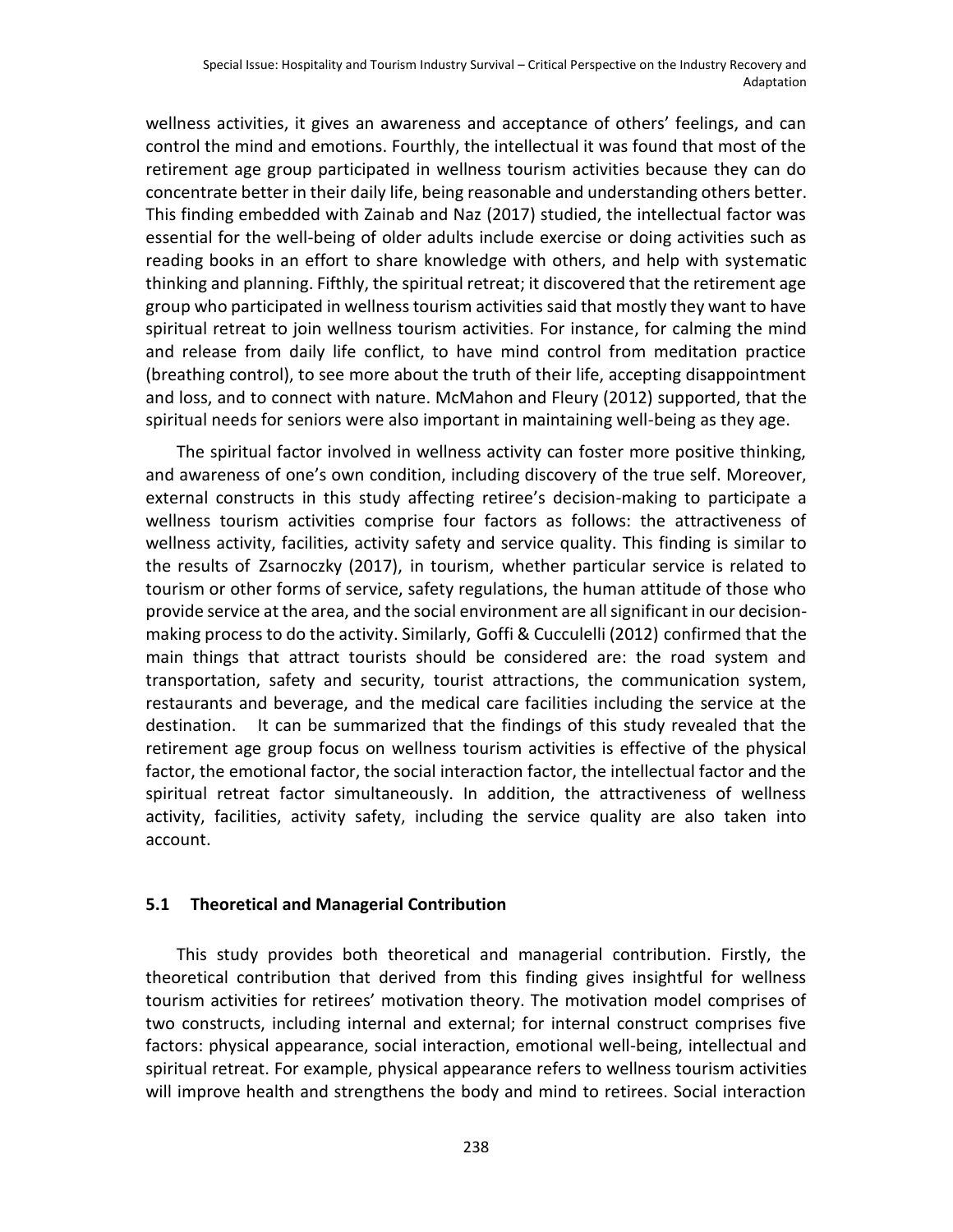refers to the majority was to make new friends and exchange knowledge and experience with each other, more punctual, and strictly respect rules and regulations of social. Emotional well-being refers to wellness tourism activities be able to control and management their emotions effectively and consistency including positive thinking. Intellectual refers to wellness tourism activities result to concentrate better in their daily life, being reasonable and understanding others better. Lastly, spiritual retreat refers to mostly to join wellness tourism activities. For instance, for calming the mind and release from daily life conflict, to have mind control from meditation practice (breathing control), to see more about the truth of their life, accepting disappointment and loss, and to connect with nature.

For external construct comprises four factors: activity attractiveness, facilities, safety and service quality. Activity attractiveness are characterized by being physically and mentally healthy, and not easy to get sick. Facilities refers to wellness tourism activities area to be clean, spacious, not crowded, located in a suitable area and easily accessible. There was standard equipment that are not damage and safe, parking spaces, restaurants, toilet, as well as tables and chairs. Safety refers to wellness tourism activities were very safe because the guidance of instructors can prevent accidents and have hospital and health care centre nearby area. Finally, service quality at the area refers to wellness tourism activity area has to experienced experts to guide how to do the activities including have polite and humble staff can solve the problem immediately. As shown in figure 1 below.



Figure SEQ Figure \\* ARABIC 1: Retirement Wellness Activity Motivation Model Source: Developed for this study

For the managerial contribution, all relevant stakeholders are involved for wellness tourism activity including both public and private sectors, and wellness tourism activities area can apply the results of this study as guidelines for developing wellness tourism activities or other forms of tourism as well. To motivate the retirees to do wellness tourism activities, all stakeholders must be concern about the wellness areas, activities equipment, and tourists' needs with good value for the money they pay. For example, how to develop activities to improve physical appearance, stakeholders must provide walking with easy access, and safe area. In addition, stakeholders should storytelling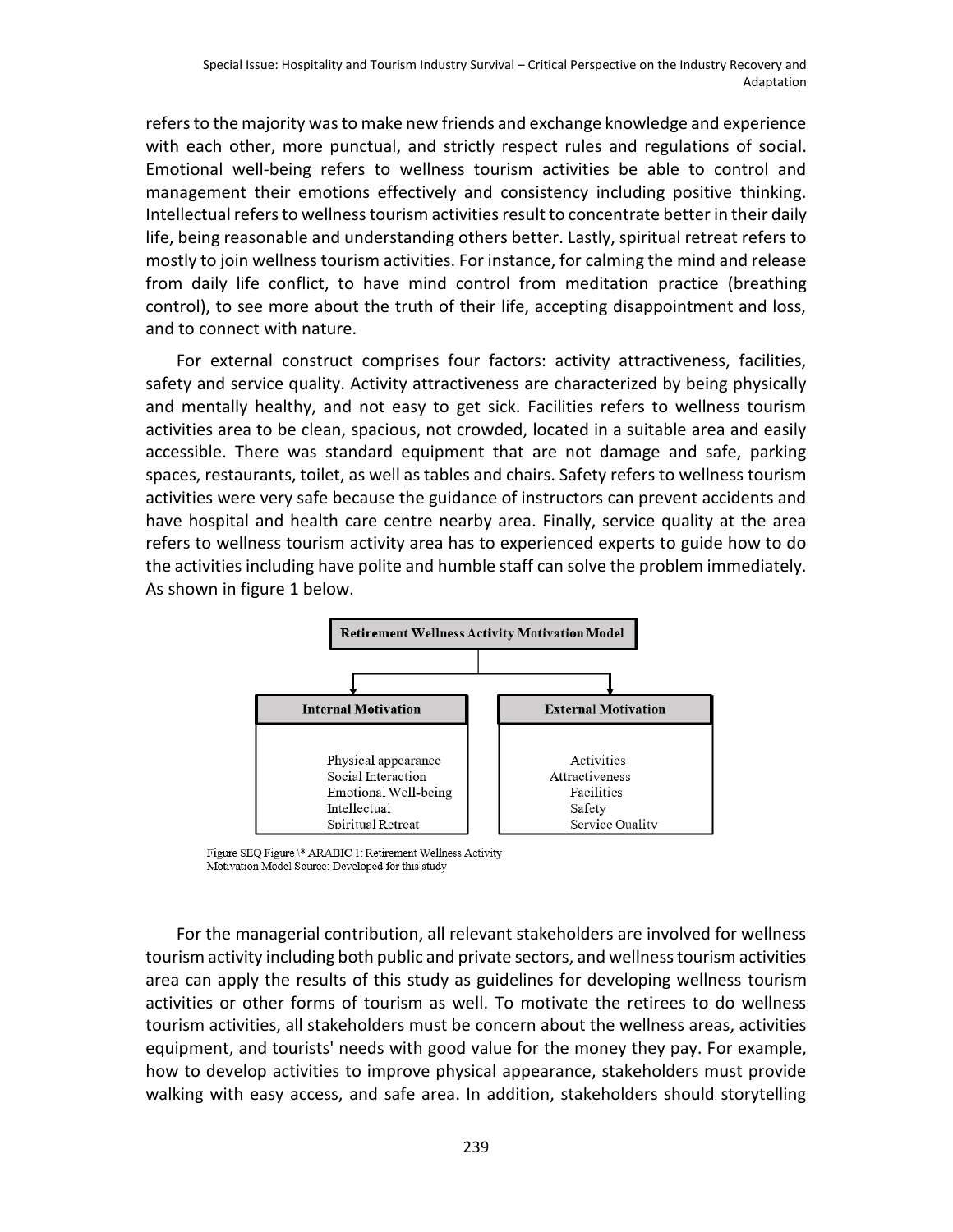about the unique of wellness tourism activities through online channel, such as Facebook or website, including words of mouth to create new knowledge and benefits for retirees to participate in wellness activities. Finally, providing the adequate of facilities, such as tables, chairs, toilet, handrail, footpath, including improves service quality of staff, and security, such as CCTV cameras, security officer should be to provide at destination to support retirees needs in the future. In terms of the academic sector, researchers can apply the results of this study to develop future research about wellness tourism activities in another sample group, or study on both tourists and entrepreneurs to make the information more reliable. Moreover, this information can be used for classroom learning when teaching the development of wellness tourism activities.

The limitation of this study is due to the data collecting process taking place during the COVID-19 pandemic, however, the researcher managed to obtain sufficient samples to perform data analysis for this study by telephone interviews instead.

### **5.2 Recommendation For Future Research**

Future research should conduct research on the supply side or relevant stakeholders, both in the public and private sectors to expand new knowledge and new perspectives of the wellness tourism industry. In addition, future researchers should collect data from others group such as Millennials group (B.E. 1980-1997), generation Z group (After B.E.1997) or international tourist.

# **6 About the author**

Author 1 now have the option to publish a biography together with the paper, with information such as MD/PhD degree, past and present positions, research interests, awards, etc. This increases the profile of the authors and is well received by international readers.

Author 2 now have the option to publish a biography together with the paper, with information such as MD/PhD degree, past and present positions, research interests, awards, etc. This increases the profile of the authors and is well received by international readers.

# **7 References**

Buhalis, D. (2000). Marketing the competitive destination of the future. *Tourism Management, 21*(1), 97-116.

Chaisuparakul, S. (2015). *Social Research Methodology*. Mata Karnphim Company Limited. Dickman, S. (1996). *Tourism : An Introductory text (2nd ed.)*. Hodder Education.

Edginton, C. R. (2004). *Leisure programming : service-centered and benefits approach (4th ed.)*. McGraw-Hill.